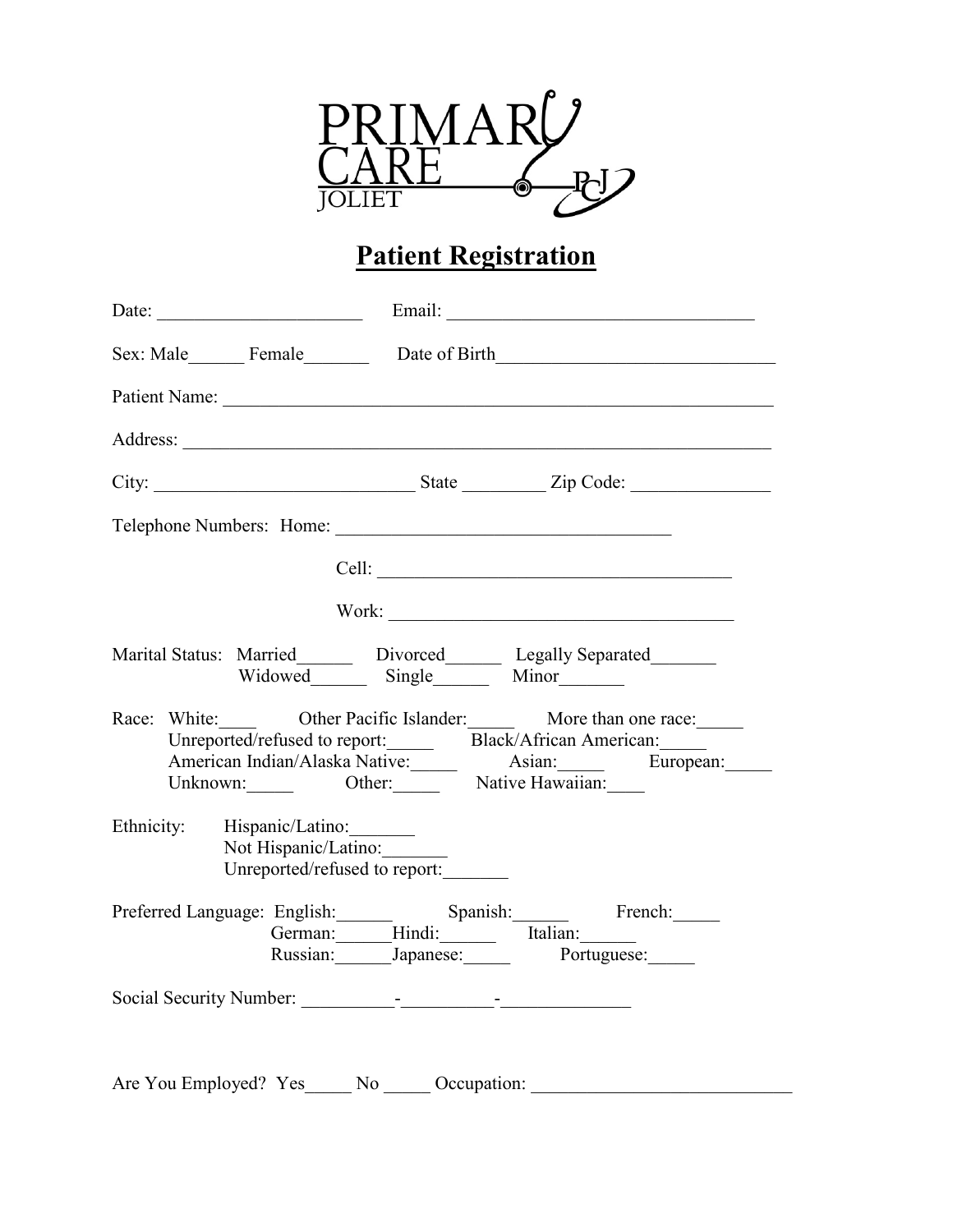| Medicaid Number                                           |
|-----------------------------------------------------------|
| Medicare Number                                           |
| Spouse's Name:                                            |
|                                                           |
|                                                           |
| Is Spouse Employed: Yes No                                |
| Spouse's Employer Information:                            |
|                                                           |
|                                                           |
| Phone Number:                                             |
|                                                           |
|                                                           |
| Policy Number: Comp Number: Comp Number:                  |
| Name and address of closest relative not living with you: |
| Phone Number:                                             |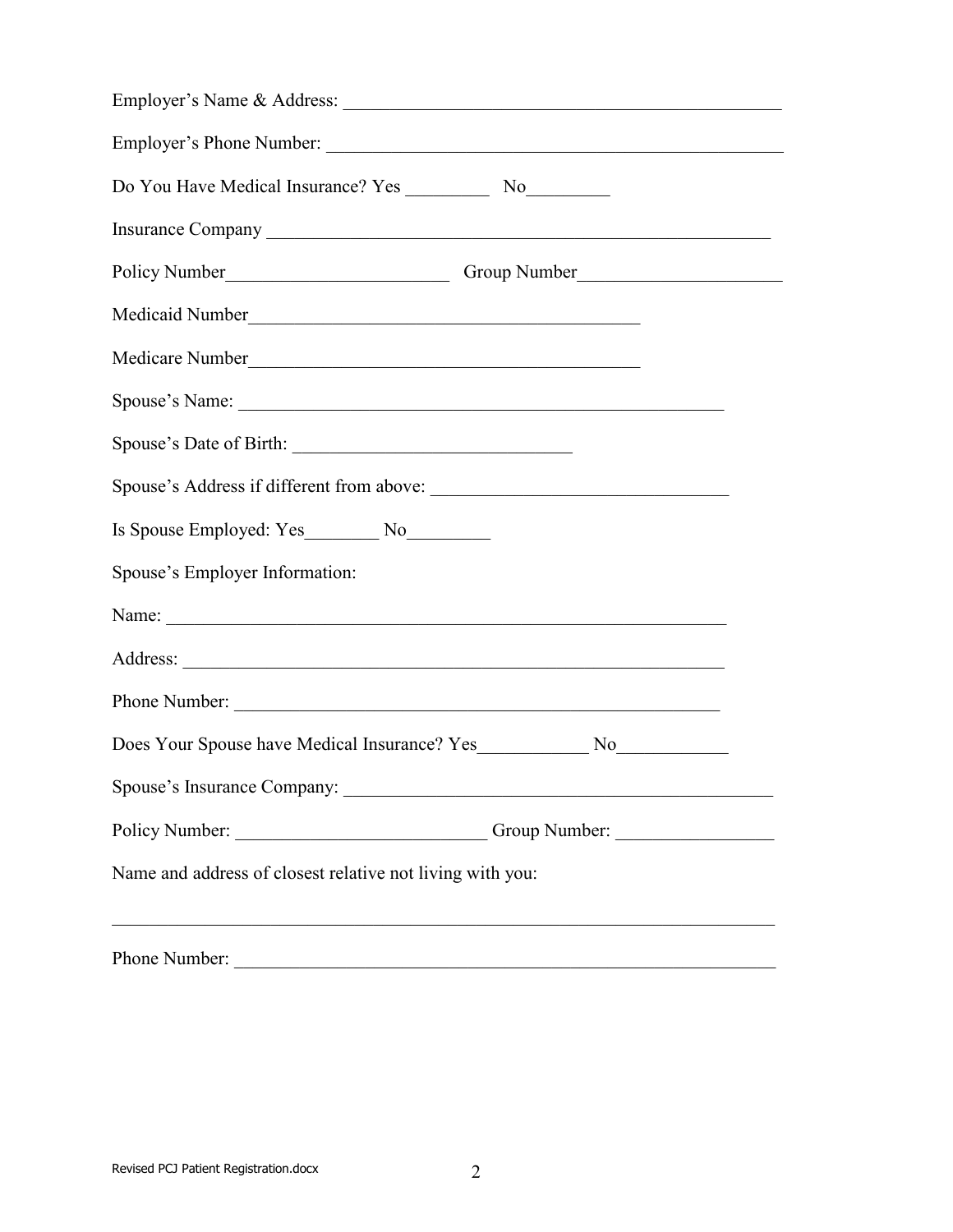### **IF PATIENT IS A MINOR PLEASE COMPLETE:**

| Natural Mother's Name:                                                                                                                | the control of the control of the control of the control of the control of the control of the control of the control of the control of the control of the control of the control of the control of the control of the control |  |
|---------------------------------------------------------------------------------------------------------------------------------------|-------------------------------------------------------------------------------------------------------------------------------------------------------------------------------------------------------------------------------|--|
| Address:<br><u> 1989 - Johann John Stone, market francuski filozof (</u>                                                              |                                                                                                                                                                                                                               |  |
| Phone Number:<br><u> 1989 - Johann Barn, mars ar breithinn ar breithinn ar breithinn ar breithinn ar breithinn ar breithinn ar br</u> | Date of Birth:                                                                                                                                                                                                                |  |
| Natural Father's Name:                                                                                                                |                                                                                                                                                                                                                               |  |
| Address:<br><u> 1989 - Johann Stoff, deutscher Stoff, deutscher Stoff, der Stoff, der Stoff, der Stoff, der Stoff, der Stoff, </u>    |                                                                                                                                                                                                                               |  |
| Phone Number:<br><u> 1990 - Johann Barbara, martin a</u>                                                                              | Date of Birth:                                                                                                                                                                                                                |  |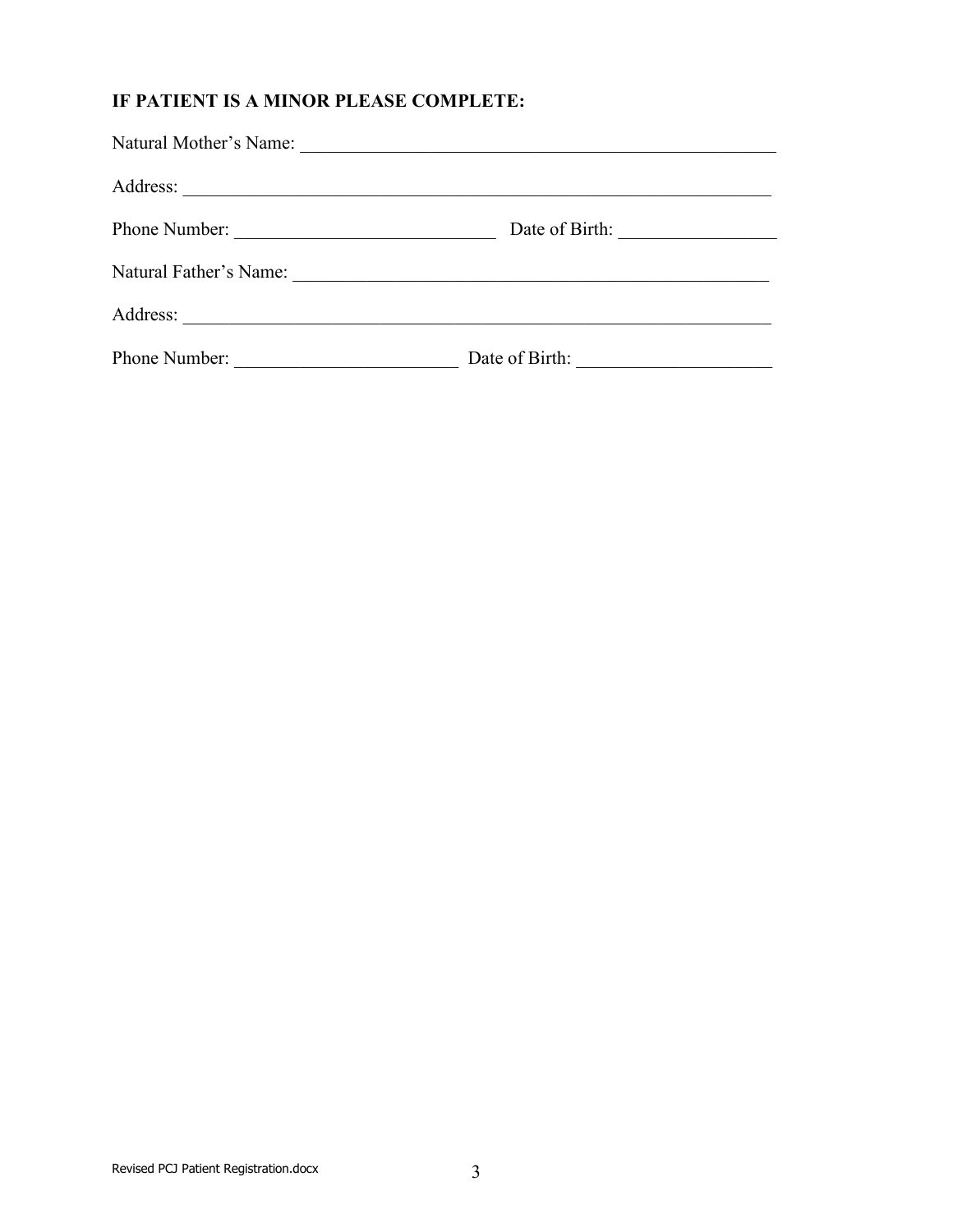By submission of this form and accepting services from this facility, whether in the nature of treatment, examination or diagnostic testing, you hereby agree to be responsible for the payment of all of charges incurred in connection with your treatment, examination or diagnostic testing and/or work.

All patients must complete this form in full and allow our office to copy your insurance cards and driver's license and/or state issued identification card prior to seeing the doctor.

Our relationship is with you, NOT YOUR INSURANCE COMPANY. Insurance is a contract between you and your insurance company. If you are a member of an HMO that requires referral forms, those forms must be presented before you can see the doctor. If your policy has a deductible, a non-covered serious clause, a pre-existing condition or term or any other exclusionary language that may cause the insurer not to pay for certain treatment, examinations or testing, YOU WILL BE RESPONSIBLE FOR ANY REMAINING BALANCE.

As a courtesy, we will file a claim with your insurer; however, follow-up on that claim is your responsibility. By law, the insurer must pay, notify you that the claim is pending or deny the claim within thirty (30) days of receiving the claim.

Payment in full for all services that you receive from this facility shall be due and payable within thirty (30) days from the date that we send you OUR FIRST BILL for those services, whether or not the insurer has made a determination on any claim we submit on your behalf.

In the event that failure to pay your bill and/or statement for services rendered in full within thirty (30) days of Primary Care Joliet's mailing of **FIRST BILL** for the same to you, you will be in default of your obligation to pay us for the services rendered. At the time, you agree and will be responsible to pay all collection costs incurred, in an amount not to exceed fifty percent (50%) of the unpaid balance,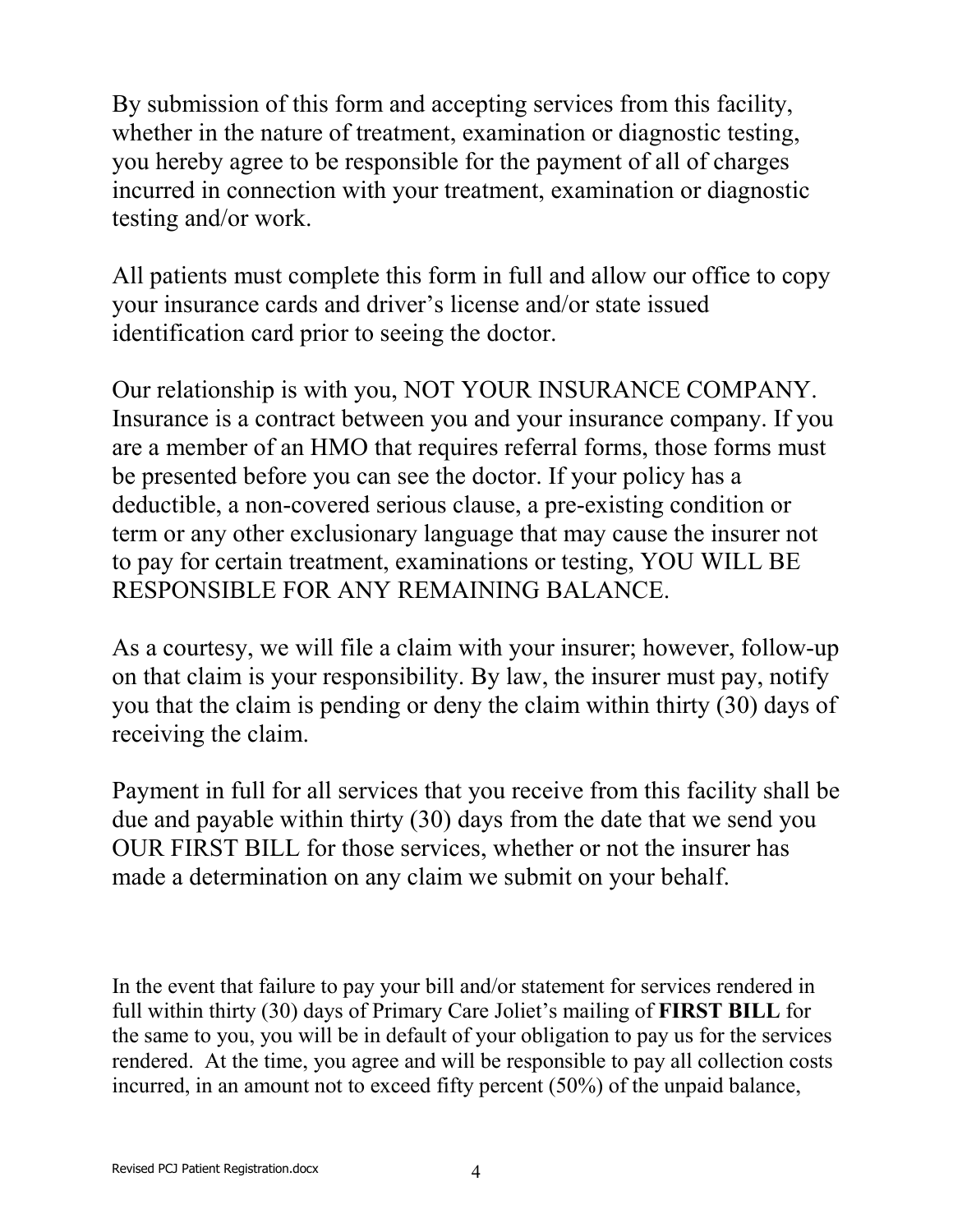should any unpaid balance be referred to a collection agency. In addition, should any unpaid balance due be referred to an attorney for litigation, all reasonable attorney fees and court costs shall be paid for by the undersigned as allowed by the Court.

In the event that your account is overdue and has been sent to a collection agency and/or attorney, Primary Care Joliet has the legal right to, and may disengage you from the practice until the balances owed are resolved.

Initials:

I hereby authorize Primary Care Joliet to release any information acquired in the course of my examination or treatment for purpose of submitting claims to my insurer for services rendered and for the purpose of collecting any and all charges incurred as a result of the services I have received.

Initials:

I hereby authorize my insurer to pay directly to this facility any and all medical/surgical benefit payable to me for services rendered. The patient or parent/guardian shall be responsible for the payment of any balance due for services rendered upon the terms and condition as set forth above.

Initials:

 $Signature:$ 

Date: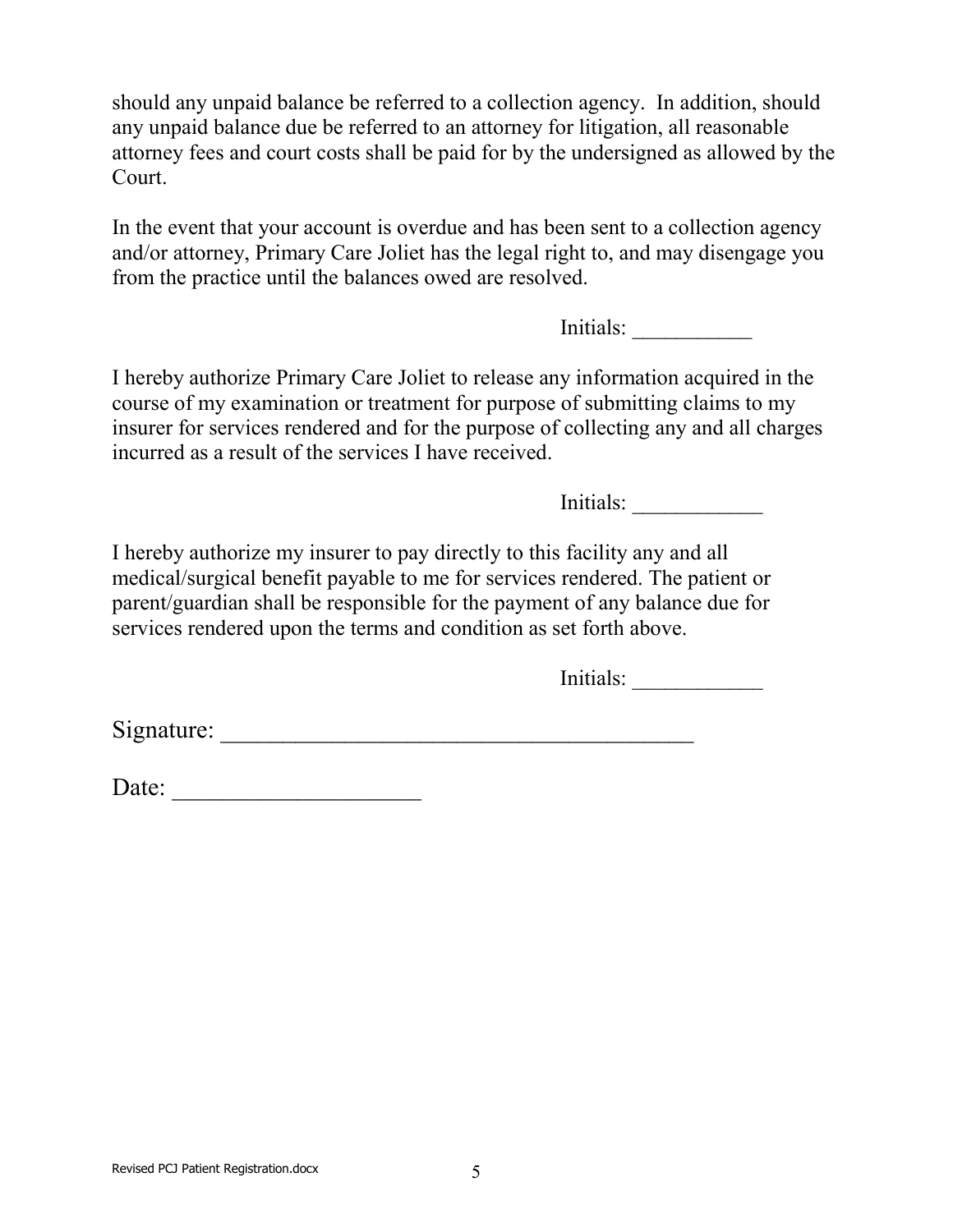# **Patient Consent**

This consent is for disclosure of protected health information for purpose of treatment, operations or payment.

I understand that Primary Care Joliet may need to use and disclose information about my health or medical problems for the purposes of arranging, conducting, or referring for my treatment, for obtaining payment for the services rendered me and for the operations of the practice. I consent to the use of my information for the purpose of treatment, payment, and health care operations.

I understand that my consent is not needed if the law requires Primary Care Joliet to report some aspect of my protected health information to a government agency. Example: would include suspected abuse, communicable disease, and potential for serious bodily harm to myself or others.

I understand that I have the right to review Primary Care Joliet privacy notice, to request restrictions on the use of my information and revoke my consent at a later date.

I understand that if I withhold consent for the use of my information for the purpose of treatments, payment, or operations, Primary Care Joliet may decline to undertake my care.

Patient Signature: \_\_\_\_\_\_\_\_\_\_\_\_\_\_\_\_\_\_\_\_\_\_\_\_\_\_\_\_\_\_\_\_\_\_\_\_\_\_\_\_\_\_\_\_\_\_

Print Name: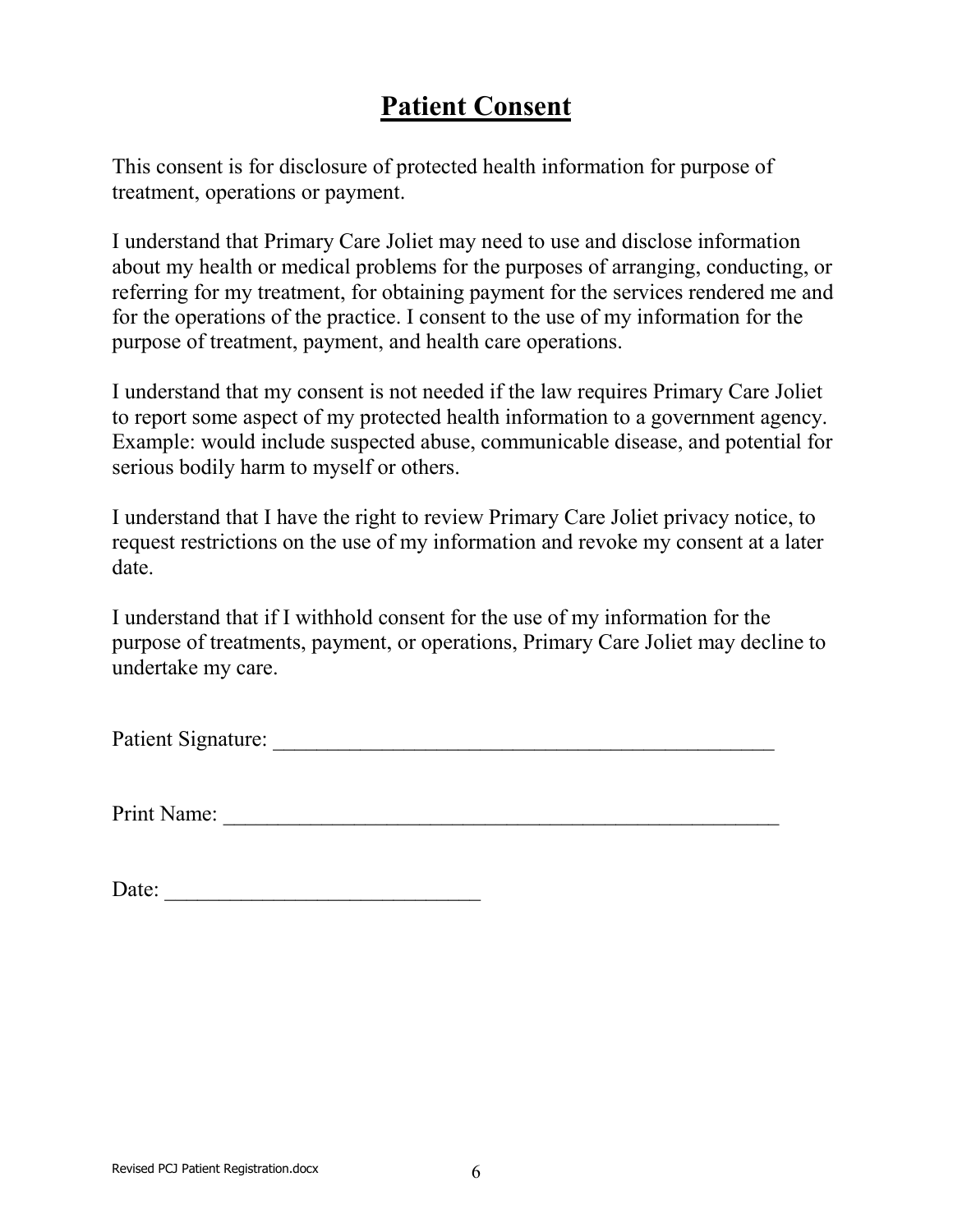### **You have rights regarding your protected health information. You may**:

- a) Request restrictions on certain uses and disclosures of protected health information, but we are not required to agree to a requested restriction
- b) Request that you receive confidential communication of protected health information
- c) Request to inspect and copy your own protected health information
- d) Request that your information is amended
- e) Request an accounting of disclosures of protected health information made by the practice in the past six (6) years
- f) Request a paper copy of this notice

The practice is required to act on your request within sixty (60) days.

The practice is required by law to maintain the privacy of protected health information and to provide individuals with notice of its legal duties and privacy practices with respect to protected health information.

The practice is required to abide by the terms of this notice and to provide individuals with revisions to the notice.

You may complain to the practice or the secretary of Health and Human Services if you believe that your privacy rights have been violated. File a complaint with the practice by writing Mike Lopez, Privacy Officer at 2025 S Chicago St. Joliet IL 60436. No one will attempt to retaliate against you for filing a complaint.

For more information about this notice contact Mike Lopez, Privacy Officer at (815) 726-2200 ext. 5801

To obtain a printed copy of our complete privacy policies please ask at the reception desk.

Effective as of April 14, 2003

### **I have reviewed this notice and believe I understand my right to privacy.**

 $Name:$ 

Print Name

Signature or initials: \_\_\_\_\_\_\_\_\_\_\_\_\_\_\_\_\_\_\_\_\_\_\_\_\_\_\_\_\_\_\_\_\_\_\_\_\_\_\_\_\_\_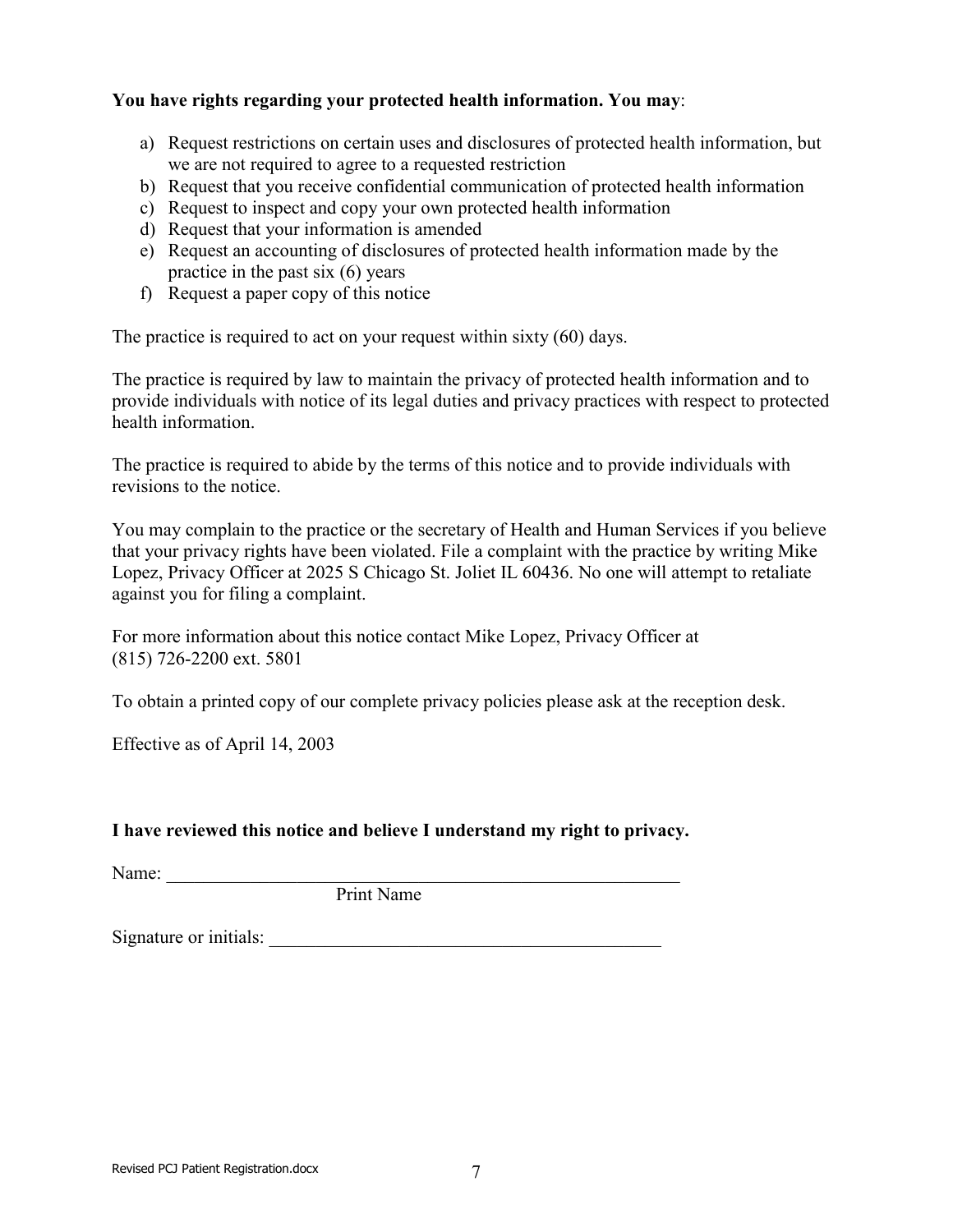### **Notice for Primary Care Joliet**

#### **THIS NOTICE DESCRIBES HOW MEDICAL INFORMATION ABOUT YOU MAY BE USED AND DISCLOSED AND HOW YOU CAN GET ACCESS TO THIS INFORMATION. PLEASE REVIEW IT CAREFULLY.**

Once you sign Primary Care Joliet's consent form, we may use and disclose medical information about you in order to carry out your treatment, to obtain payment for services rendered to you and to carry out the operation of the practice. Examples of how we may use and disclose information about you for providing treatment, obtaining payment and operating are:

#### **Patient Centered Medical Home**

Medical home means having a home base for your medical needs. It's a team of people making sure you stay healthy and get the best health care. It's where your medical team and family work together to make healthcare better for you. Having a medical home means you are at the center of the efforts to keep you healthy, you have access to your healthcare needs, an ongoing working relationship with your doctor, and your complete health record ready when you need it.

#### **Examples of uses and disclosures for treatment:**

- If a nurse practitioner, physician, or physician assistant at the practice refers you for a cardiac stress test and needs to call the cardiologist for results, the clinician may give your name and reason for ordering the stress test to the cardiologist's office.
- A nurse practitioner, physician, or physician assistant at the practice may call you from time to time to advise you of new alternatives to your treatment.

#### **Examples of uses and disclosures to obtain payment**

The practice's billing office may submit a claim form containing your name, address, social security number, diagnoses and procedures performed in our office to your insurance company.

#### **Examples of uses and disclosures to carry out the operation of the practice**

- The practice's nurse practitioner, physician and physician assistant may audit (read and comment upon) your chart in order to track and improve our performances in assuring that screening, tests and immunizations are done on time.
- The practice's staff may call you reminding you of upcoming appointments.
- We may leave messages at the phone number you provided, asking you to return our call.

The practice may use or disclose protected health information about you for other purposes without your consent if we are required by law to disclose to government authorities such use or disclosure may include.

- Suspected abuse such as child abuse
- Documented communicable disease

The practice will make other uses and disclosure of your protected health information only with written authorization. You may revoke such authorization.

| ------ | $\sim$<br>S19 | uw. |
|--------|---------------|-----|
|--------|---------------|-----|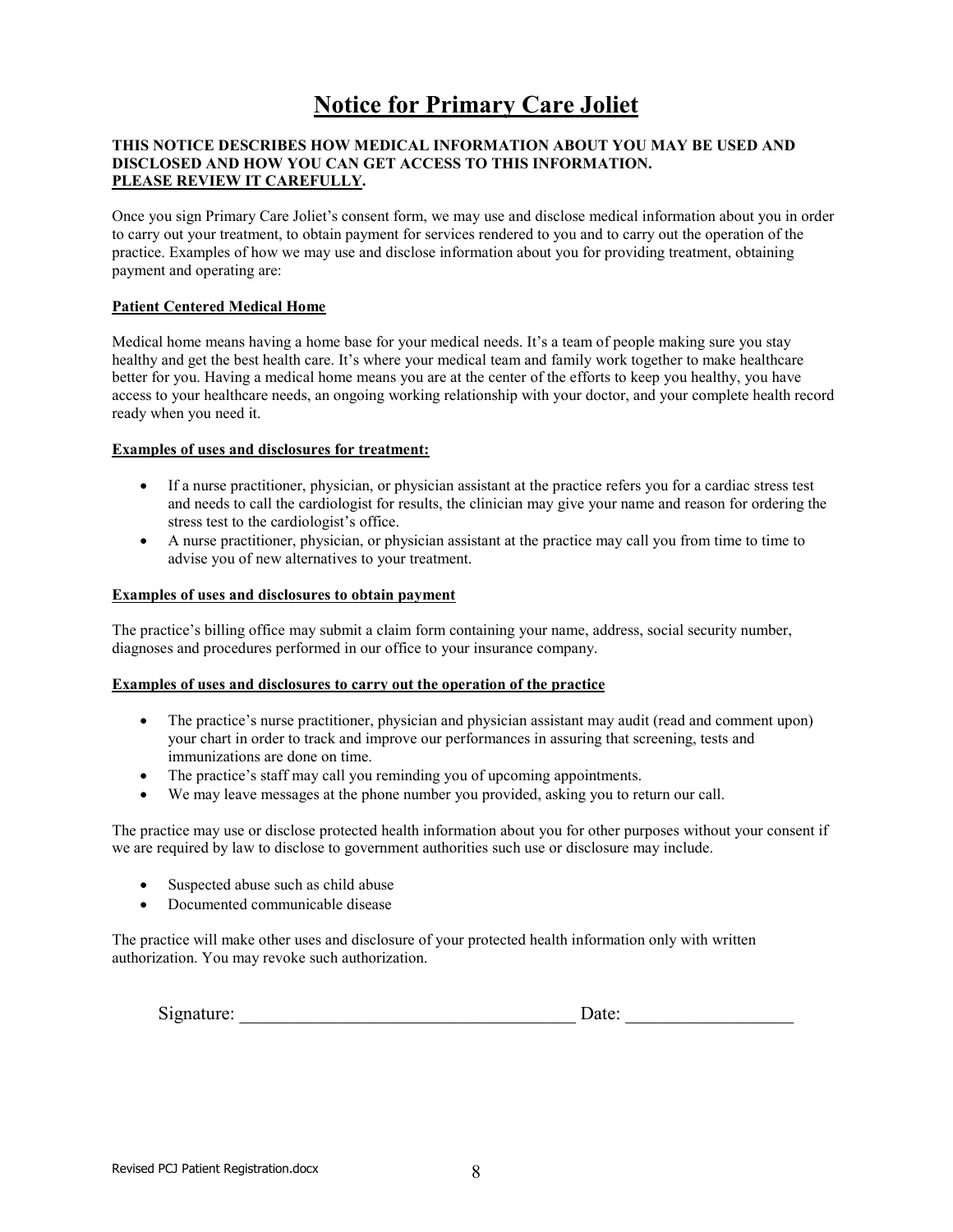## **Release of Information**

I authorize the following persons to receive information regarding my health care. This information may include, but is not limited to, lab/test results, confirmation of appointments, and medication that may have been called into the pharmacy.

| Name   | Relationship | <b>Phone Number</b> |
|--------|--------------|---------------------|
|        |              |                     |
|        |              |                     |
|        |              |                     |
|        |              |                     |
|        |              |                     |
|        |              |                     |
|        |              |                     |
|        |              |                     |
|        |              |                     |
|        |              |                     |
| Dated: |              |                     |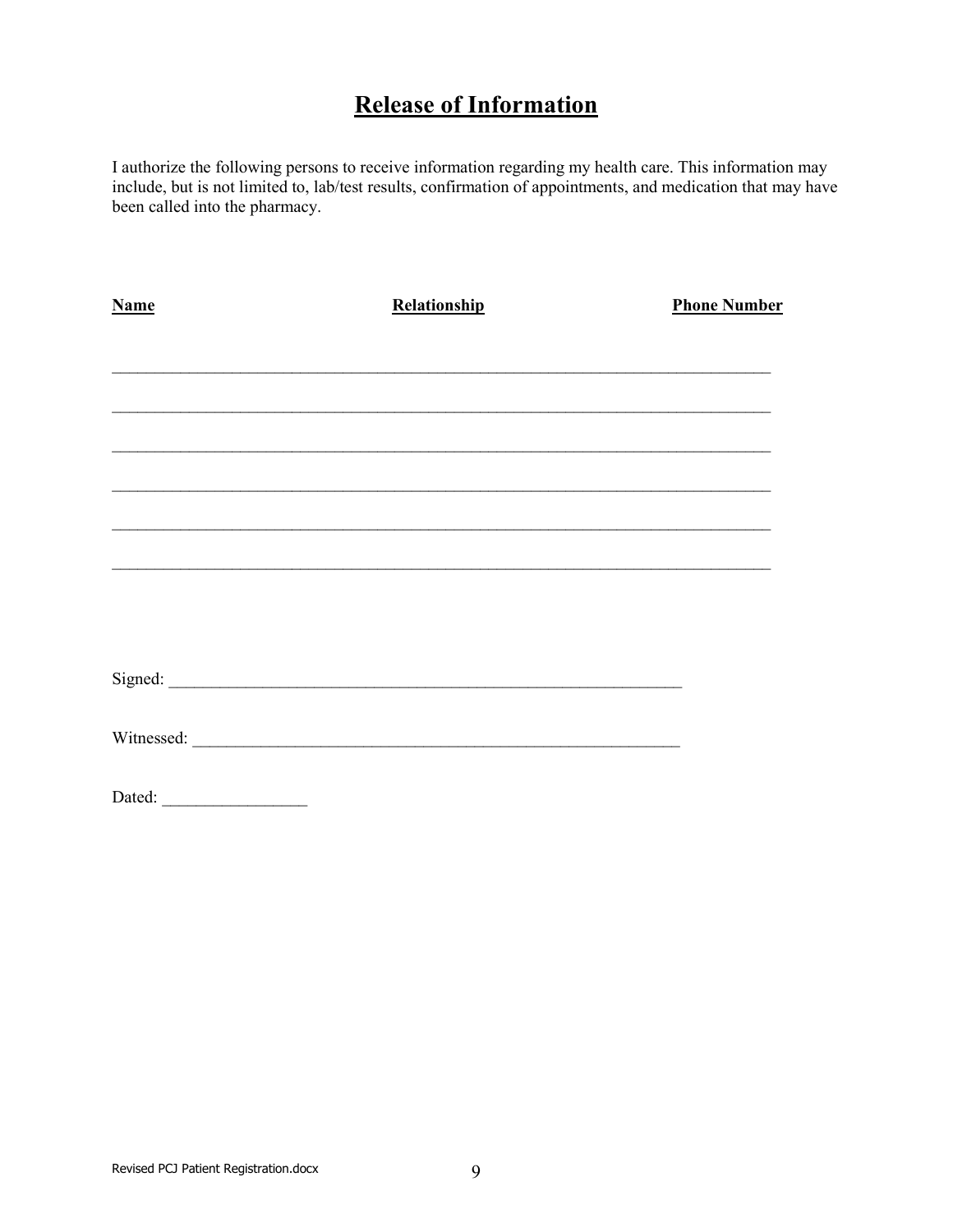

**YATIN M. SHAH, M.D.** INTERNAL MEDICINE/GERIATRICS **RAM MUKUNDA, M.D.** INTERNAL MEDICINE **PARAMJIT SIKAND, M.D.** INTERNAL MEDICINE **NIRAJ Y. SHAH, M.D.** INTERNAL MEDICINE **CLARENCE ABELLA, M.D.** INTERNAL MEDICINE **MUSTAFA ALADIN, M.D.** INTERNAL MEDICINE/PEDIATRICS **SHELANE SOLT** NURSE PRACTITIONER

**VICTORIA MANCKE, APN/CNP** NURSE PRACTITIONER **ALLISON CURRAN, APN/CNP** NURSE PRACTITIONER **MELISA MORALES, APN/CNP** NURSE PRACTITIONER **LINDA HUSHAW, APN/CNP** NURSE PRACTITIONER **ALISON BURCHARDT** NURSE PRACTITIONER **DIANA SIMMONS** NURSE PRACTITIONER **KAREN SHAHAN** NURSE PRACTITIONER **LIJUN HE** NURSE PRACTITIONER **MELISA MARCOTTE** NURSE PRACTITIONER **DANIELLE RATAZAK** NURSE PRACTITIONER **MELISSA SHEPHERD** NURSE PRACTITIONER **LISA SMITH** NURSE PRACTITIONER

Dear Patients,

Primary Care Joliet is dedicated to meeting the needs of our patients. In an effort to make sure we have adequate openings for all of our patients, we are advising you of the following policy change.

### NO SHOW AND CANCELLATION POLICY - **Effective August 29, 2019**

#### **Cancellation of an Appointment:**

If it is necessary for you to cancel your scheduled appointment, we require that you call at least 24 hours in advance.

#### **How to cancel your appointment:**

To cancel appointments, please call (815) 726-2200 and follow the prompts. If you do not reach a staff member you may leave a message. Please include your name, date of birth and telephone number.

### **NO SHOW:**

A "no-show" is someone who fails to show for a scheduled appointment without calling 24 hours in advance of the scheduled appointment.

A "no-show" will result in a **fee of \$20.00** billed to the patient's account. These charges are not billable to your insurance and will ultimately be the responsibility of the patient. All no-show charges will need to be paid before your next appointment with Primary Care Joliet.

Thank you for your cooperation.

Primary Care Joliet

Signed: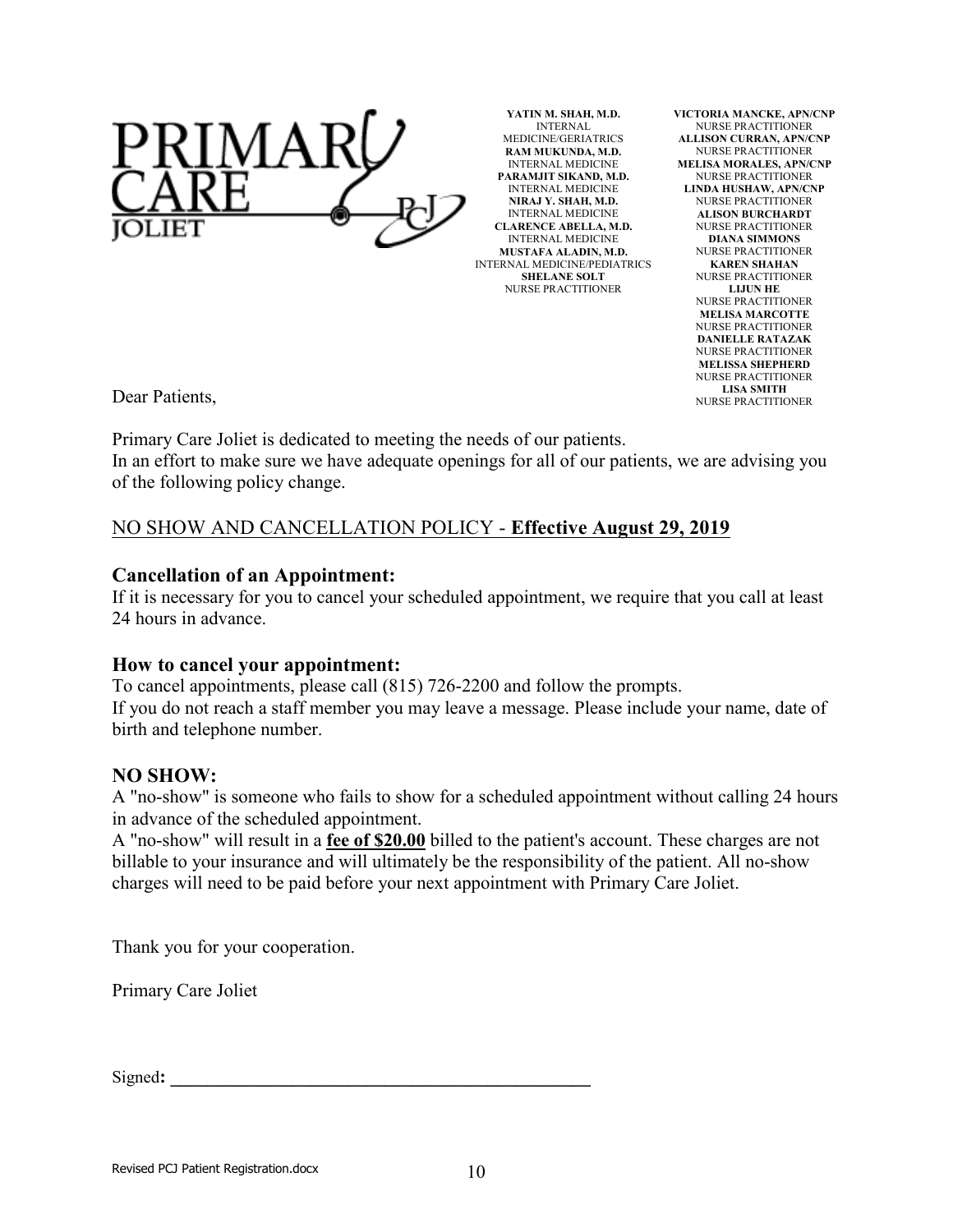# **PRIMARY CARE JOLIET FINANCIAL POLICY**

 Thank you for choosing us as your primary care provider. We are committed to providing you with quality and affordable health care. Because some of our patients have had questions regarding patient and insurance responsibility for services rendered, we have been advised to develop this financial policy. Please read it, ask us questions you may have, and sign in the space provided. A copy will be provided upon request.

- **Insurance:** We participate in most insurance plans. If you are not insured by a plan we do business with, payment in full is expected at each visit. If you are insured by a plan we do business with but don't have an up to date insurance card, payment in full for each visit is required until we can verify your coverage. Knowing your insurance benefits is your responsibility. Please contact your insurance company with any questions you may have regarding your coverage.
- **Co-payments, Deductibles and Co-insurances:** All co-payments, deductibles, and co-insurances must be paid at the time of service. This arrangement is part of your contract with your insurance company. Failure on our part to collect co-payments, deductibles and co-insurances from patients can be considered fraud.
- **Non-covered services:** Please be aware that some- and perhaps all- of the services you receive may be noncovered or not considered reasonable or necessary and that you will be financially responsible for these services.
- **Proof of insurance:** We must obtain a copy of your driver's license and current valid insurance to provide proof of insurance. If you fail to provide us with the correct insurance information in a timely manner, you may be responsible for the balance of a claim.
- **Claims submission:** We will submit your claims and assist you in any way we reasonably can to help get your claims paid. Your insurance company may need you to supply certain information directly. It is your responsibility to comply with their request. Please be aware that the balance of your claim is your responsibility whether or not your insurance company pays your claim. Your insurance benefit is a contract between you and your insurance company; we are not party to that contract.
- **Coverage changes:** If your insurance changes, please notify us before your next visit so that we can make appropriate changes to help you receive your maximum benefits. If your insurance company does not pay your claim in 45 days, the balance will automatically be billed to you.
- **Return Check Fee:** \$25.00
- **Nonpayment:** Please be aware if your account is over 90 days past due, and remains unpaid, we may refer your account to a collections agency and you and your immediate family members may be discharged from the practice. Partial payments will not be accepted unless otherwise negotiated. If your account is referred to a collection agency you will be responsible to pay all collection costs incurred, in an amount not to exceed fifty percent (50%) of the unpaid balance, should any unpaid balance due be referred to an attorney for litigation, all reasonable attorney fees and court costs shall be paid by the undersigned as allowed by the Court. If discharge from the practice occurs, you will be notified by certified mail that you have 30 days to find alternative medical care. During that 30-day period, our physician will only be able to treat you on an emergency basis. Thank you for understanding our payment policy. Please let us know if you have any questions or concerns.

I have read and understand the payment policy and agree to abide by its guidelines:

\_\_\_\_\_\_\_\_\_\_\_\_\_\_\_\_\_\_\_\_\_\_\_\_\_\_\_\_\_\_\_\_\_\_\_\_\_\_ \_\_\_\_\_\_\_\_\_\_\_\_\_\_\_\_\_\_\_

Signature of the patient or responsible party  $\overline{\phantom{a}}$  / Date

 $\mathcal{L}_\text{max}$  , and the contract of the contract of the contract of the contract of the contract of the contract of

Print Name<br>
Patient Account Number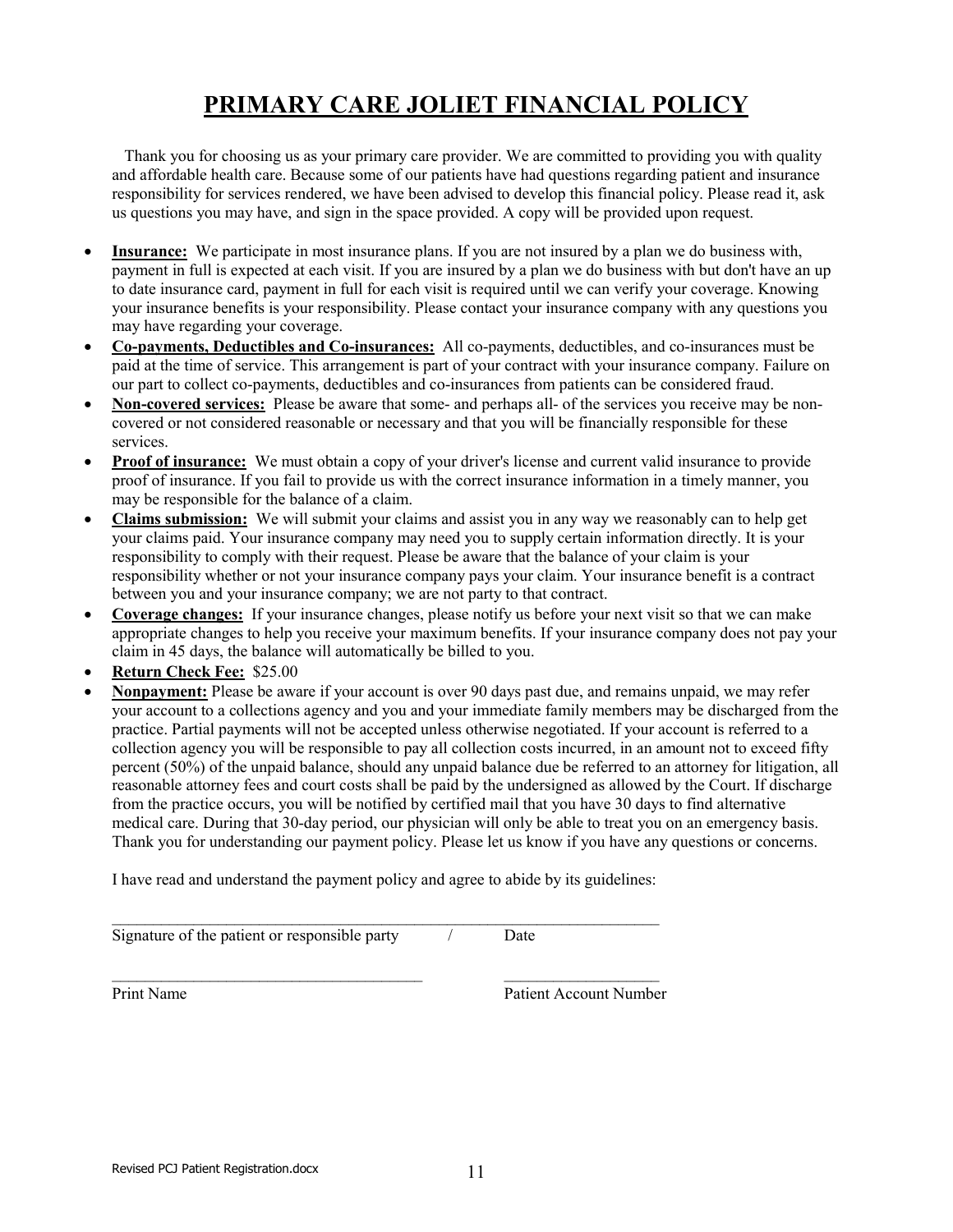|                                 | <b>Authorization to Disclose Medical Information</b>                                                                                                                                                                                                                                                                                                                                                                                                                                                                                                                                        |                                 |                                                                                                                      |                                   | <b>Office Use Only:</b>         |                                                                                      |  |
|---------------------------------|---------------------------------------------------------------------------------------------------------------------------------------------------------------------------------------------------------------------------------------------------------------------------------------------------------------------------------------------------------------------------------------------------------------------------------------------------------------------------------------------------------------------------------------------------------------------------------------------|---------------------------------|----------------------------------------------------------------------------------------------------------------------|-----------------------------------|---------------------------------|--------------------------------------------------------------------------------------|--|
| <b>Incoming Medical Records</b> |                                                                                                                                                                                                                                                                                                                                                                                                                                                                                                                                                                                             | Date Recd:                      |                                                                                                                      |                                   |                                 |                                                                                      |  |
|                                 |                                                                                                                                                                                                                                                                                                                                                                                                                                                                                                                                                                                             |                                 |                                                                                                                      | Date Completed:                   |                                 |                                                                                      |  |
| Patient's Name:                 |                                                                                                                                                                                                                                                                                                                                                                                                                                                                                                                                                                                             |                                 |                                                                                                                      |                                   |                                 |                                                                                      |  |
|                                 |                                                                                                                                                                                                                                                                                                                                                                                                                                                                                                                                                                                             |                                 |                                                                                                                      |                                   |                                 |                                                                                      |  |
| Patient Chart Number:           |                                                                                                                                                                                                                                                                                                                                                                                                                                                                                                                                                                                             |                                 |                                                                                                                      |                                   |                                 |                                                                                      |  |
| 1. I hereby authorize:          |                                                                                                                                                                                                                                                                                                                                                                                                                                                                                                                                                                                             |                                 |                                                                                                                      |                                   |                                 |                                                                                      |  |
|                                 |                                                                                                                                                                                                                                                                                                                                                                                                                                                                                                                                                                                             |                                 |                                                                                                                      |                                   |                                 |                                                                                      |  |
|                                 | Facility Address:<br><u> 1989 - Johann Stein, fransk politiker (d. 1989)</u><br>Fax Number:<br>Phone Number:                                                                                                                                                                                                                                                                                                                                                                                                                                                                                |                                 |                                                                                                                      |                                   |                                 |                                                                                      |  |
|                                 | To disclose the health information on the above patient to:                                                                                                                                                                                                                                                                                                                                                                                                                                                                                                                                 |                                 |                                                                                                                      |                                   |                                 |                                                                                      |  |
| $[\ ]$                          | Primary Care Joliet<br>$\begin{bmatrix} 1 \end{bmatrix}$<br>2025 S. Chicago St<br>Joliet, IL 60436<br>Tel (815) 726-2200<br>Fax (314) 536-8783                                                                                                                                                                                                                                                                                                                                                                                                                                              |                                 | Primary Care Joliet<br>121 Robert P. Weidling Dr<br>Wilmington, IL 60481<br>Tel (815) 726-2200<br>Fax (314) 536-8783 | $\begin{bmatrix} 1 \end{bmatrix}$ | Joliet, IL 60435                | Primary Care Joliet<br>2202 Essington Rd<br>Tel (815) 726-2200<br>Fax (314) 536-8783 |  |
| 2. Reason for this request:     |                                                                                                                                                                                                                                                                                                                                                                                                                                                                                                                                                                                             |                                 |                                                                                                                      |                                   |                                 |                                                                                      |  |
| $\Box$<br>$\lceil \cdot \rceil$ | Second Opinion<br>Moving                                                                                                                                                                                                                                                                                                                                                                                                                                                                                                                                                                    | $[\ ]$<br>$\lceil \cdot \rceil$ | <b>Insurance Request</b><br>Disability                                                                               |                                   | $\Box$<br>$\lceil \cdot \rceil$ | Changing doctors<br>Other:                                                           |  |
|                                 |                                                                                                                                                                                                                                                                                                                                                                                                                                                                                                                                                                                             |                                 |                                                                                                                      |                                   |                                 |                                                                                      |  |
| $[\ ]$                          | 3. The type and amount of information disclosed is as follows:<br>Entire Medical Record []                                                                                                                                                                                                                                                                                                                                                                                                                                                                                                  |                                 | Two Year Abstract                                                                                                    |                                   | $\Box$                          | Other:                                                                               |  |
|                                 | Information to be excluded from this authorization:                                                                                                                                                                                                                                                                                                                                                                                                                                                                                                                                         |                                 |                                                                                                                      |                                   |                                 |                                                                                      |  |
|                                 | I understand the information in my health record may include information relating to sexually transmitted disease, acquired immunodeficiency<br>syndrome (AIDS), human immunodeficiency virus (HIV) or records from other healthcare providers. I may also include information about<br>behavioral or mental health services, and treatment for alcohol and drug use. Initials:                                                                                                                                                                                                             |                                 |                                                                                                                      |                                   |                                 |                                                                                      |  |
|                                 | 4. The patient or the patient's representative must read the following statements:                                                                                                                                                                                                                                                                                                                                                                                                                                                                                                          |                                 |                                                                                                                      |                                   |                                 |                                                                                      |  |
|                                 | A. I understand that this authorization will expire:<br>$\lceil$ Sixty (60) days from the signing; or<br>[ ] Upon the happening of the following events: ________________________________<br><b>B.</b> I understand that I may revoke my authorization.<br>C. I understand that authorizing the disclosure of this health information is voluntary and that I may refuse to sign this<br>authorization and I do not need to sign this form in order to ensure treatment.<br>D. Lunderstand that pursuant to KDS 304 170 555 Datient's Pickts of Driveou Degarding Mental Health or Clinical |                                 |                                                                                                                      |                                   |                                 |                                                                                      |  |

**D.** I understand that pursuant to KRS 304.17a-555-Patient's Rights of Privacy Regarding Mental Health or Clinical Dependency, my health information used under this authorization may not be shared again by the recipient of the information beyond the purpose of this authorization, without written consent to the re-disclosure.

**E.** I understand that any disclosure of information carries with it the potential for an unauthorized redisclosure by the recipient and may no longer be protected by federal confidentiality rules.

**F.** I understand that from time to time Primary Care Joliet may be required to disclose medical information to a patient's insurance company for case studies, required or elective by the insurance company, which may result in a profit to the practice.

 $\mathcal{L}_\text{max} = \frac{1}{2} \sum_{i=1}^{n} \frac{1}{2} \sum_{i=1}^{n} \frac{1}{2} \sum_{i=1}^{n} \frac{1}{2} \sum_{i=1}^{n} \frac{1}{2} \sum_{i=1}^{n} \frac{1}{2} \sum_{i=1}^{n} \frac{1}{2} \sum_{i=1}^{n} \frac{1}{2} \sum_{i=1}^{n} \frac{1}{2} \sum_{i=1}^{n} \frac{1}{2} \sum_{i=1}^{n} \frac{1}{2} \sum_{i=1}^{n} \frac{1}{2} \sum_{i=1}^{n} \frac{1$ Signature of Patient or Legal Representative Date

 $\mathcal{L}_\text{max} = \frac{1}{2} \sum_{i=1}^{n} \frac{1}{2} \sum_{i=1}^{n} \frac{1}{2} \sum_{i=1}^{n} \frac{1}{2} \sum_{i=1}^{n} \frac{1}{2} \sum_{i=1}^{n} \frac{1}{2} \sum_{i=1}^{n} \frac{1}{2} \sum_{i=1}^{n} \frac{1}{2} \sum_{i=1}^{n} \frac{1}{2} \sum_{i=1}^{n} \frac{1}{2} \sum_{i=1}^{n} \frac{1}{2} \sum_{i=1}^{n} \frac{1}{2} \sum_{i=1}^{n} \frac{1$ If signed by a Legal Representative, Relationship to Patient Date

This authorization must be signed by the patient if 18 years or over. If emancipated or otherwise eligible pursuant to KRS 214.185, or by the parent or legal guardian for any other minor or by patient's representative (i.e power or attorney); or if the patient is deceased, by the executor or administrator of the estate. An order or letter of approval from the Court is needed as proof for Executor or Administrator and a MR-15 Effective 04/13/03 FCC-065